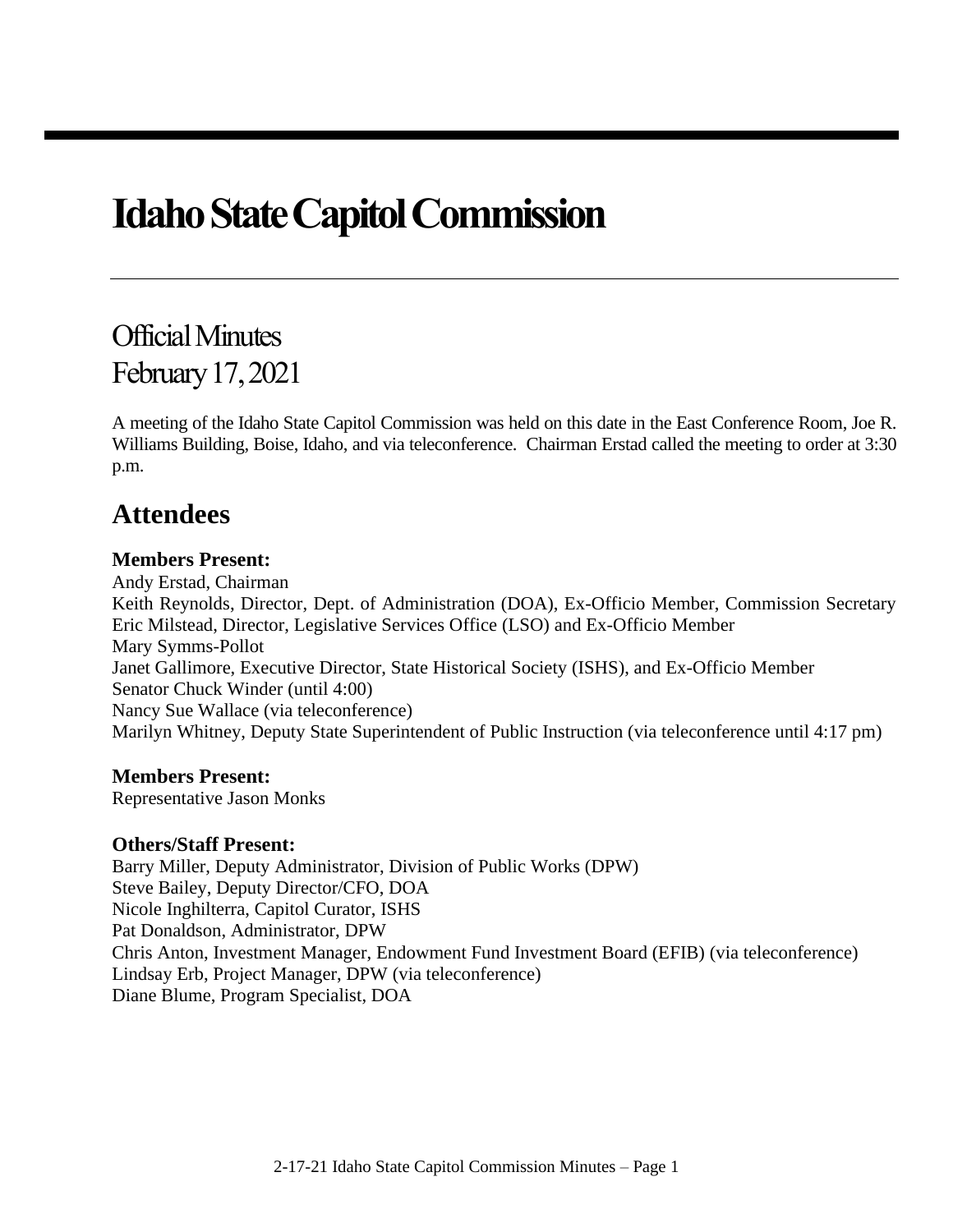# **Approval of Minutes**

**MOTION: Commissioner Reynolds moved, and it was seconded by Commissioner Gallimore that the minutes of the January 7 and January 8, 2021 Idaho State Capitol Commission meetings be approved as written. The motion passed unanimously.**

### **Update on Investments**

Mr. Anton pointed out that the Capitol Commission's investment funds are in very good order, as shown in the chart below. The total Land Endowment Fund was down .5% in January but as of yesterday had increased 23.7% year-to-date. Last March  $23<sup>rd</sup>$  was the low in the market with Covid-related challenges; but since, with support of the federal government the market has taken off, he said. On March 23<sup>rd</sup> the balance of the Fund was just under \$2 billion but as of yesterday it had grown to over \$3.1 billion.

> Analysis of Capitol Endowment funds prepared by the **Endowment Fund Investment Board** Six Months Ended December 31, 2020

|                                | <b>Capitol Maintenance Reserve Fund</b> |                |             | <b>Capitol Permanent Fund</b>          |                |              |
|--------------------------------|-----------------------------------------|----------------|-------------|----------------------------------------|----------------|--------------|
|                                | As of 12/31/2020 -<br><b>Estimated</b>  | <b>FY 2020</b> | FY 2019     | As of 12/31/2020 -<br><b>Estimated</b> | <b>FY 2020</b> | FY 2019      |
| <b>Beginning Balance</b>       | \$8,909,285                             | \$7,691,419    | \$6,227,066 | \$34,026,440                           | \$33,075,848   | \$31,143,131 |
| Transfer b/w Perm and Reserve  | 1,561,900                               | 1,409,300      | 1,406,000   | (1,561,900)                            | (1,409,300)    | (1,406,000)  |
| Receipts*                      | 59,855                                  | 92,885         | 85,455      | 67,530                                 | 746,169        | 969,609      |
| Total Investment Income/(Loss) | 1,859,254                               | 428,488        | 551,788     | 5,984,750                              | 1,613,723      | 2,369,108    |
| <b>EFIB Expenses</b>           | (96, 691)                               | (203, 753)     | (156, 219)  |                                        |                |              |
| Lands Expenses                 | (285, 022)                              | (184, 054)     | (172, 671)  |                                        |                |              |
| <b>Requested Distributions</b> | (250,000)                               | (325,000)      | (250,000)   |                                        |                |              |
| <b>Ending Balance</b>          | \$11,758,581                            | \$8,909,285    | \$7,691,419 | \$38,516,820                           | \$34,026,440   | \$33,075,848 |

\* Receipts for Capitol Maintenance come from license plate revenue, for Capitol Permanent from land revenue.

# **Financial Report**

#### **Endowment Fund Analysis (December 31, 2020)**

The Endowment Fund provides income to operate the Capitol Commission and to maintain the Capitol, Mr. Bailey explained. The source of revenue for this Fund is primarily revenue generated by investments managed by the EFIB. Other revenue is generated by approximately 7,000 acres of forest land managed by the Department of Lands and the sale of specialized license plates.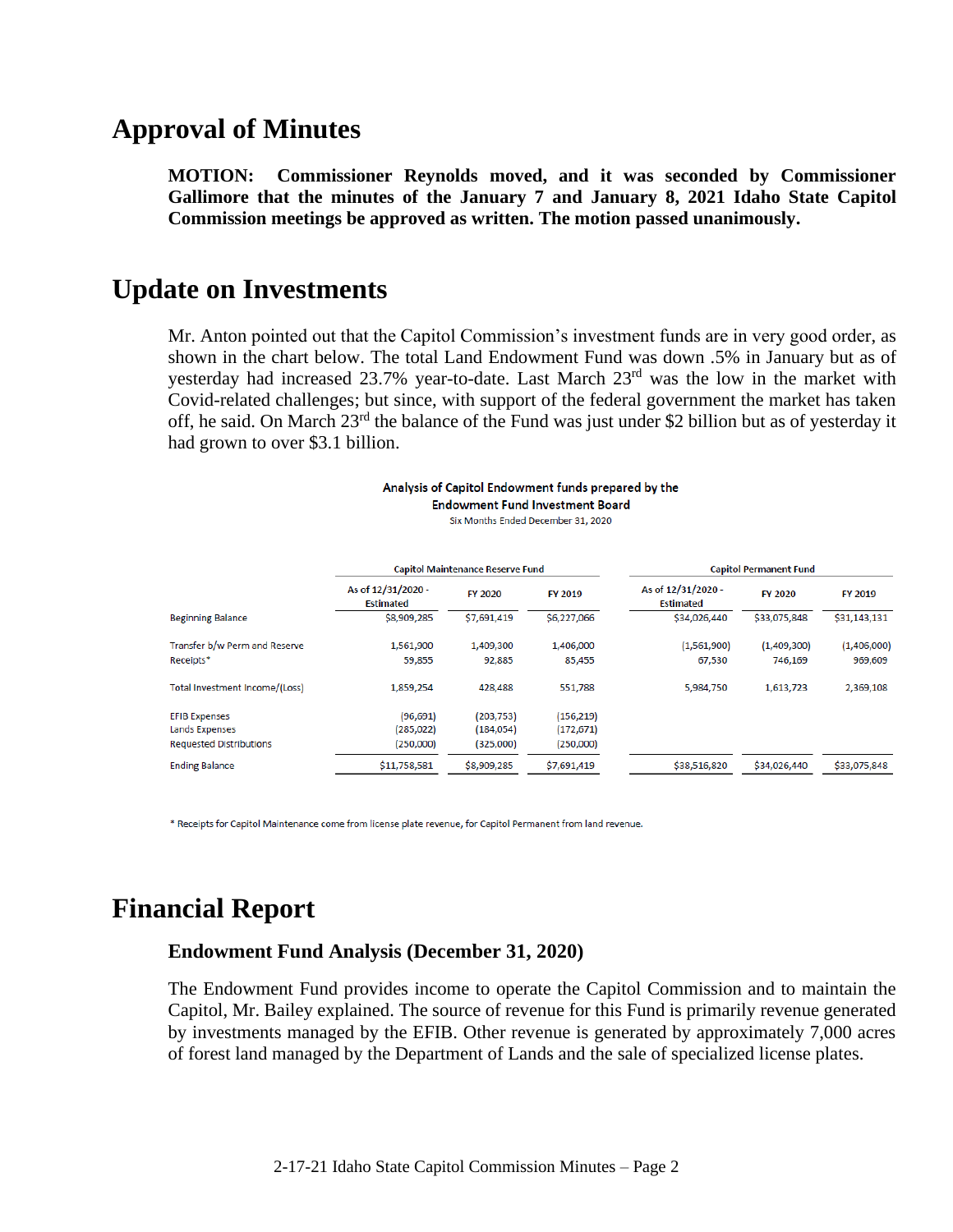The beginning Fund balance for FY21 was \$42,935,716. During the first 6 months of the year, revenue from forest lands was \$67,530, license plate revenues were \$59,855, and investment earnings were \$7,844,004. This is a significant 280% increase over the full FY20 revenue of \$2,042,211, bringing the total available funds to \$50,907,105. Total uses were \$631,713 which included management fees related to the fund and a \$250,000 transfer to the Capitol Maintenance Reserve Fund. The remaining balance was \$50,275,392.

#### **Appropriated Funds – Cash Flow Statement (December 21, 2020)**

There are two funds reported in the Appropriated Funds Cash Flow statement. The *Capitol Commission Operating Fund* supports small maintenance projects for the Capitol and administrative costs of the Commission. The Fund started the fiscal year with \$99,874 and was increased by \$1,026 from interest earnings and \$250,000 by the previously mentioned transfer from the *Capitol Maintenance Reserve Fund*. Total operating cash available for the year was \$350,900. Uses of cash totaled \$55,918, with 85% of that for small Capitol maintenance projects. Minimal expenditures have allowed total cash available to increase significantly since the beginning of the year to \$294,982.

The *Capitol Maintenance Reserve Fund* is used for major projects related to the Capitol as well as a transfer conduit for funds between the Endowment Fund and the *Commission Operating Fund*. The *Capitol Maintenance Reserve Fund* began the year with \$4,638. Interest was the only revenue and there were no expenditures in the first half other than the \$250,000 pass-through transfer to the *Commission Operating Fund*. At \$4,656 the available cash finished nearly flat with the beginning balance.

#### **Appropriated Expenditures and FY22 Budget Request (December 31, 2020)**

The Appropriated Expenditures in the Operating Fund are \$86,082 below budget year-to-date, with the largest expense being \$47,304 in project costs that are detailed in the Project Expenditure Report that follows. The only unplanned expenditure was \$459 for consulting services related to the Capitol glazing delamination issue.

There were no Maintenance Reserve Fund expenses in the first half, leaving a budget balance of \$2,200,000.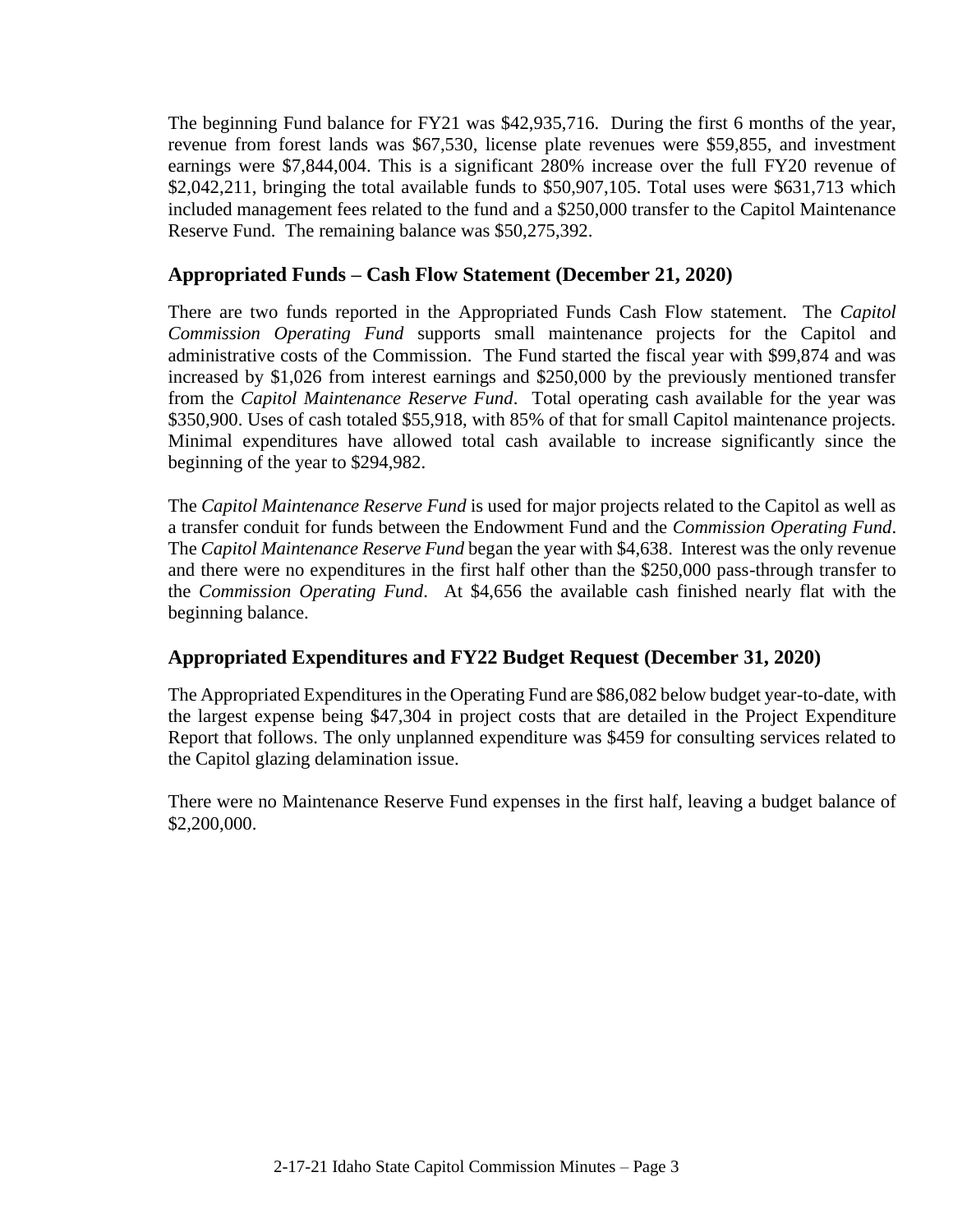#### **Project Expenditure Report (December 31, 2020)**

|                                              | FY 2020<br><b>Expenditures</b> | <b>FY 2021 YTD</b><br><b>Expenditures</b> |  |
|----------------------------------------------|--------------------------------|-------------------------------------------|--|
| <b>Project Expenditures - Operating Fund</b> |                                |                                           |  |
| <b>ADA Restroom Modification</b>             | 175                            |                                           |  |
| <b>Urinal Replacement</b>                    | 1.974                          |                                           |  |
| Governor's Office Floor Maintenance          | 5.812                          |                                           |  |
| <b>Marble Repair</b>                         | 1,025                          |                                           |  |
| <b>EW 29 Door Install</b>                    | 562                            |                                           |  |
| House Chair Suite - Electrical               | 875                            |                                           |  |
| Data Room Security Bars                      | 1.440                          |                                           |  |
| <b>Re-roof Domes</b>                         | 9.563                          |                                           |  |
| Kitchen Equipment Repair                     | 1.668                          |                                           |  |
| ADA Accomodation - 1st floor                 | 5,810                          |                                           |  |
| <b>Capitol Electrical Vault Repair</b>       | 12,965                         |                                           |  |
| Access Hardware - Governor's suite           | 15,587                         |                                           |  |
| Kitchen Cooler Repair                        | 247                            |                                           |  |
| <b>Chamber Balcony Signage</b>               | 4.060                          |                                           |  |
| <b>Replacement of Urinals</b>                |                                | 22,687                                    |  |
| Jefferson Street Entry Door Pivots           |                                | 24,232                                    |  |
| Cooler Repair, Kitchen                       |                                | 385                                       |  |
| <b>Total Operating Fund Projects</b>         | 61.764                         | 47,304                                    |  |

Chairman Erstad inquired about the difference in payments for the Department of Lands fee from year to year. Commissioner Reynolds replied the fee is partially based on direct costs associated with revenue from timber harvest.

# **Design and Construction Committee**

#### **Project Updates**

#### **Door Access Control**

Budget: \$1,240,000

Current expenditures: \$965,000

There were 79 doors on the original list slated to receive access control hardware, Mr. Miller explained; however, 80 ultimately received the hardware. The original scope of work was completed and put into operation January 1.

The security team requested changes to the access control to the Garden Level meeting rooms that would provide for shelter-in-place ability. The new building code effective January 1 allows for security rooms that can be locked, he explained. The doors will also be tied into the fire alarm so in the case that the alarm sounds, the doors will open. These changes are being designed/priced for implementation after the legislative session. Currently, work is estimated at about \$275,000.

#### **Roof Fall Protection**

Authorized Budget: \$220,000 Obligations to date: \$201,450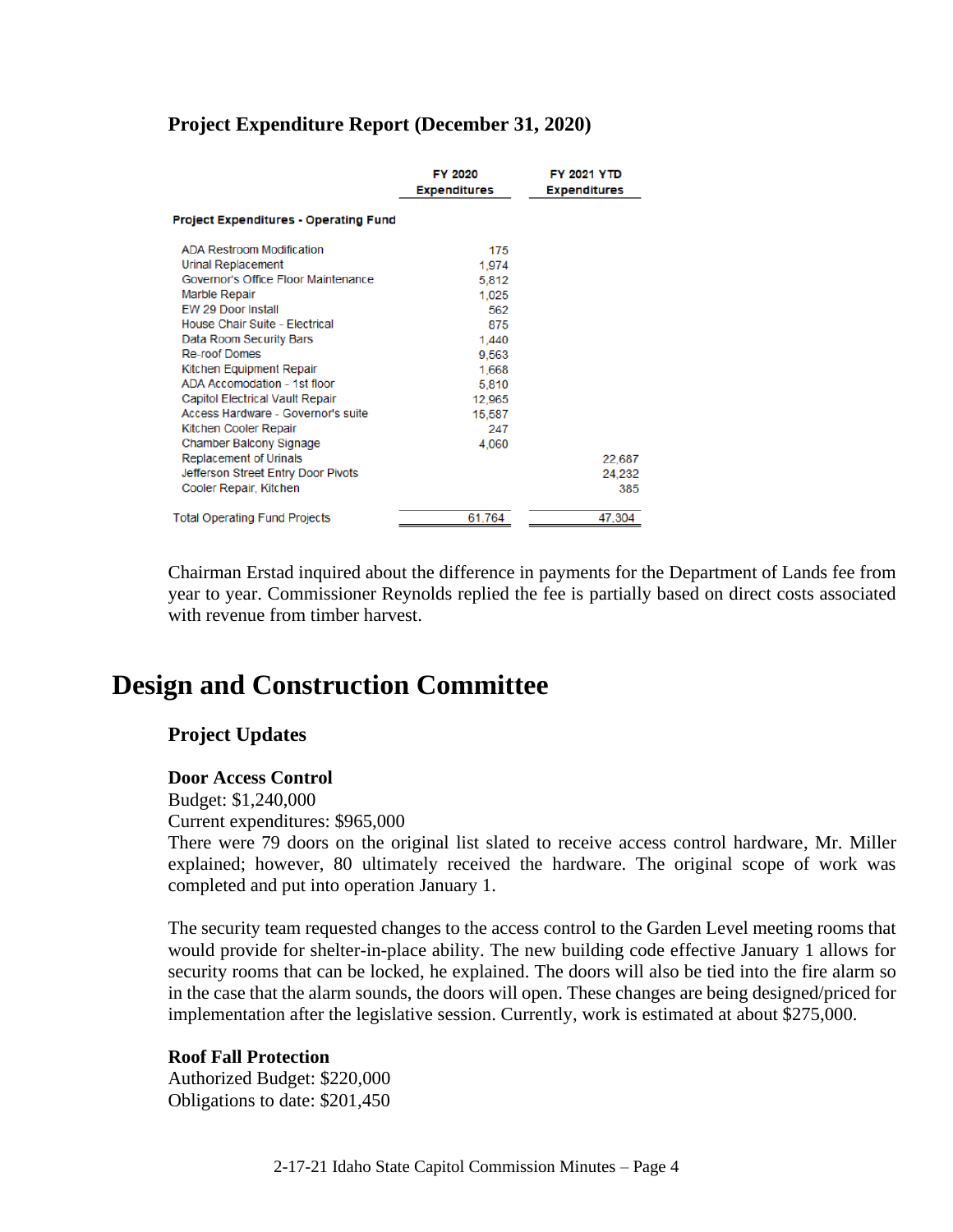Plans have been completed, the contractor is under contract, and as soon as end of the legislative session and favorable weather, work will be completed, he explained.

#### **Door Glass Replacement, Chambers/Galleries**

This project was precipitated by the events at the Capitol during the special session last summer. Glass in one of the gallery doors was broken and as a result, it was discovered the glass was plate glass. It was further discovered that there are 46 doors and sidelights that contained plate glass. Broken glass was replaced with tempered glass per code, he said, and it's recommended that all the other doors also be replaced with tempered glass for safety. The cost is estimated at \$35,000.

There was discussion earlier that the doors be changed to solid wood instead to eliminate the line of sight, but that would change the historic nature of the doors. Bullet-resistant glass was also discussed, Mr. Miller noted, but was found to be much more expensive.

Chairman Erstad inquired about using tempered glass with a film in the center that would obscure the line of sight. Since the work will not occur until after the legislative session, Mr. Miller said he could provide some images how the film would look for Commission consideration.

**MOTION: Commissioner Reynolds moved, and it was seconded by Commissioner Symms-Pollot that the Commission approve glass replacement not to exceed \$50,000, with final selection to be determined by the Design and Construction Committee. The motion passed unanimously.**

#### **Gallery Railings**

Mr. Miller noted that the Design and Construction Committee has recommended moving forward on the installation of the railing. The identical design of the existing bronze step rail in the galleries is being proposed for the new railing which is to be installed around the lower marble rail at the bottom of the gallery seating area. The new railing would match the curvature of the existing railing which includes five separate arches. Not only is the material expensive but the workmanship as well, he said. The estimate is \$225,000 and includes a 15% contingency.

One question raised by the Commission was how the base of the railing might impact the narrow walkway. It was determined that the base would tuck under the lip of the marble rail and would not cause a tripping hazard in the public seating areas, he said. Seating in the private VIP seating areas is tight, however, and the railing is not recommended in those areas. Senator Winder remarked that these areas are well controlled and not open to the public.

Commissioner Gallimore added that the bronze railing is the preferred alternative of the State Historic Preservation Office.

**MOTION: Commissioner Winder moved, and it was seconded by Commissioner Reynolds that the Commission approve the proposed handrails for the galleries of the House and Senate Chambers in the amount of \$225,543.75. The motion passed unanimously.**

**Wire Glass Replacement** Authorized Budget: \$550,000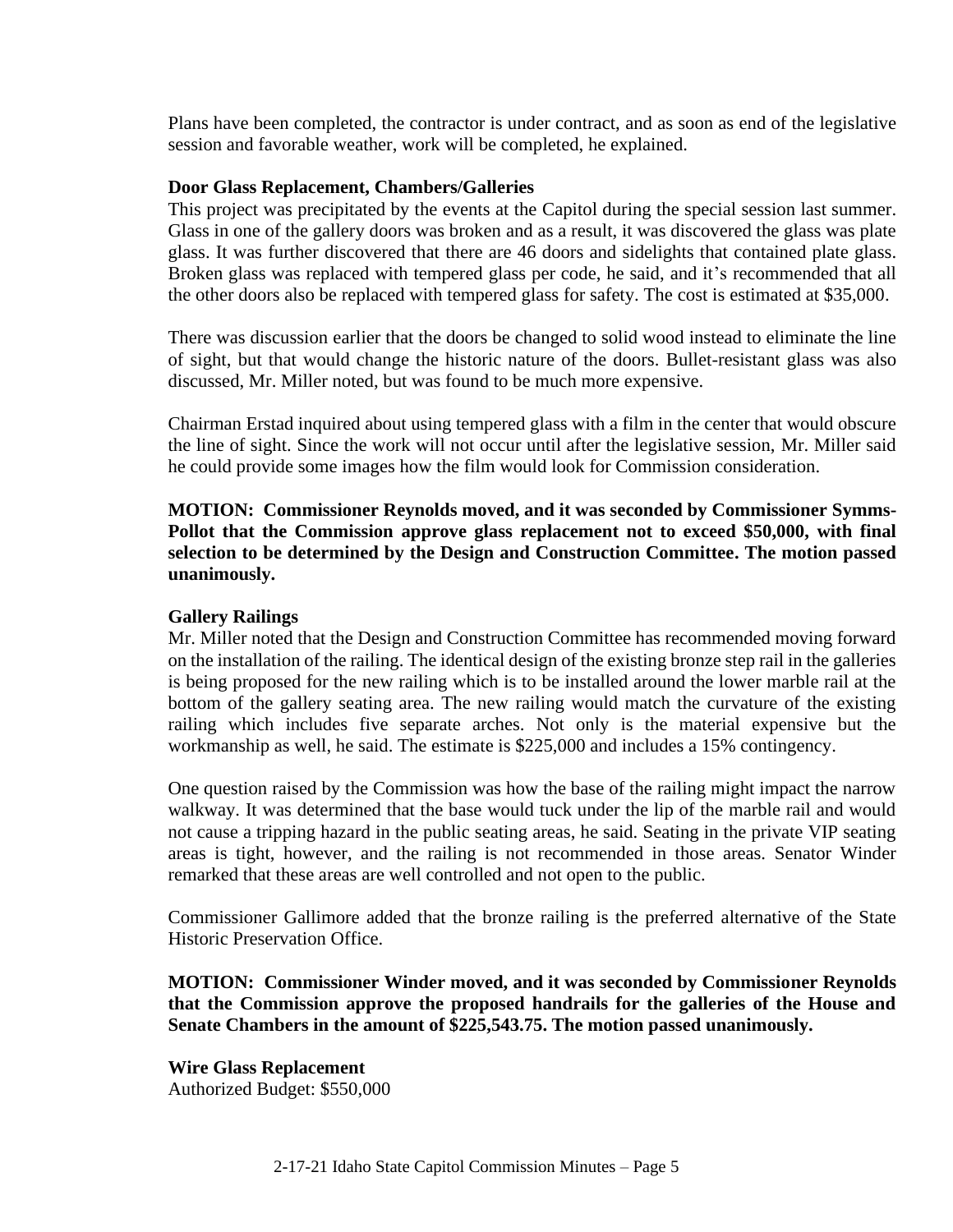Mr. Miller brought samples of the proposed glass replacement recommended by the Design and Construction Committee. The wire in the sample has three twists, he pointed out, but the historic wire has five. The supplier is checking to see if a five-twist wire can be located for the glass and still maintain the schedule. If the five-twist wire cannot be located, the Committee recommended proceeding with the three-twist wire because the predominant locations are going to be far enough away so not to be noticed. Replacement will be of all glass manufactured by Rudy Art Glass, which is about 50% of the wire glass.

**MOTION: Commissioner Reynolds moved, and it was seconded by Commissioner Gallimore, that the Commission approve the selection of Pulp Studio for wire glass replacement. The motion passed unanimously. Senator Winder was absent from voting.**

Mr. Miller added that the current project schedule is to place the glass order in March, erect the scaffold in May, replace the glazing June to August, and conduct final cleaning and remove scaffold in September. The building will be open during construction, he said, with secure walking paths from one end of the building to the other, but the rotunda will be closed off. Due to falling hazards, he said, it's recommended the fourth-floor rotunda area be completely closed off.

#### **Completed Projects**

#### **Technology**

Budget: \$1,071,074 (with CARES Act funding) Authorized Capitol Commission Funding: \$100,000 Capitol Commission Funding Expended: \$75,867 for planning and design. Work was completed with CARES Act funding, Mr. Miller said. Audio/visual systems for the meeting rooms and chambers were enhanced. This system is in full use now and provides the

#### **EW22 Comm Room, Cooling System**

ability for the Legislature to conduct remote testimony.

Estimate: \$9,800 Final Cost: \$8,794 The cooling system failed in the communication room. The split system unit was replaced with an upsized unit to handle the additional loading now in the room, he explained.

#### **Graffiti Removal**

Estimate: \$8,000 Final Cost: \$7,795 Graffiti was removed with no damage to the sandstone. Expenditures will be sought to be covered by restitution from the suspect.

#### **AED and EVAC Chairs**

Authorized Budget: \$17,775 Security Operations has purchased the equipment and are working with Facilities Services staff to have them mounted throughout the Capitol.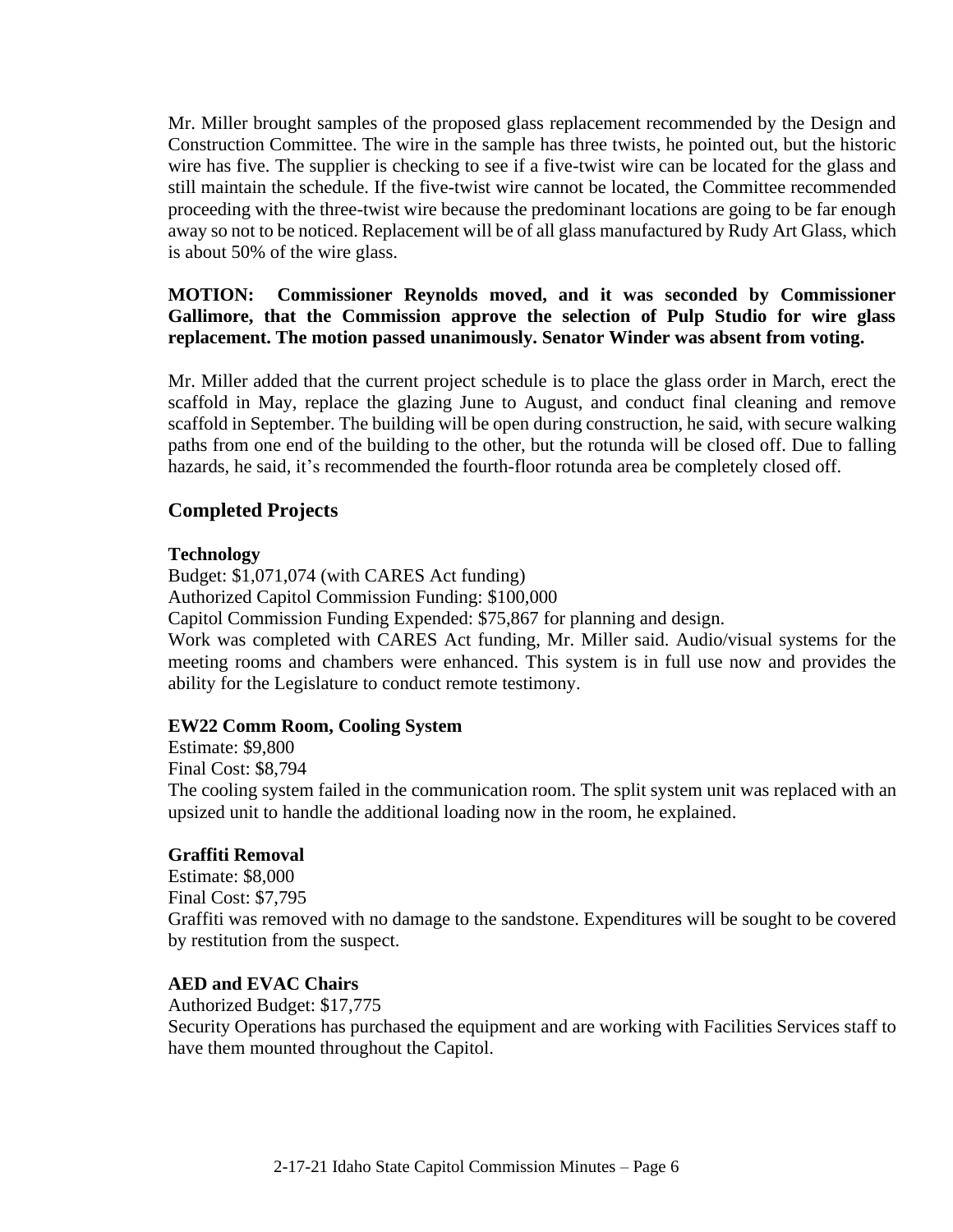Chairman Erstad noted the projects have come in under-budget, which in the current environment is commendable.

#### **Dedication Plaque**

Chairman Erstad inquired of the status of replacing the marble dedication plaque that contains a spelling error of Governor Batt's name. Mr. Miller reported that he has a meeting scheduled in early March with a contractor to discuss. He said there is also an error in the original historic plaque which has a misspelling of Governor Haines' name. The contractor is concerned about removing the historic plaque without damaging it. The group discussed the possibility of leaving the historic plaque and including an interpretive sign explaining the misspelling. The newer plaque with Governor Batt's name will be replaced.

# **Public Outreach / Art, History and Culture Committee**

Commissioner Gallimore described some of the projects ISHS is working on to commemorate the 100th anniversary of the Idaho State Capitol.

#### **"Making Clear the Path of Duty" Exhibition in Garden Level**

She thanked Chairman Erstad for helping to secure an exhibit of 16 original drawings and one painting from the collection of the Hummel Company. The exhibit will be in place through June.

#### **A Capitol of Idaho at Boise: 100 years of the People's House**

She said the ISHI wanted to do a publication to honor the Capitol and discovered in the Idaho State Archives a portfolio of an original souvenir book produced by the Hummel Company. It features the central portion of the original building and includes black and white renderings.

The new publication is a mirror image of the original book including photography by Paul Hosefros. The forward is penned by the Governor with a message from Commission Chairman Erstad. It lists sponsors of the project—Erstad Architects, Eiguren Public Policy firm who took the lead on fundraising, Hummel Company, ISHS, Idaho Capitol Commission, USecology R/S, Fluor Idaho, Melinda Merrill, and CSHQA. A limited amount of 600 is currently being printed.

Capitol Curator, Nicole Inghilterra, provided a PowerPoint presentation of the layout and contents of the publication commemorating the 100 years of the Capitol. The original publication celebrated the opening of the central section of the building in 1913.

#### **Virtual Idaho Day – History Happy Hour presents: "Idaho Day: 100 Years of the Peoples' House" March 4**

Commissioner Gallimore noted that March 4 is Idaho Day and the Capitol will be celebrated this year. It will be a virtual program including speakers Commission Chairman Erstad and Tricia Canaday, Deputy State Historic Preservation Officer and architectural historian.